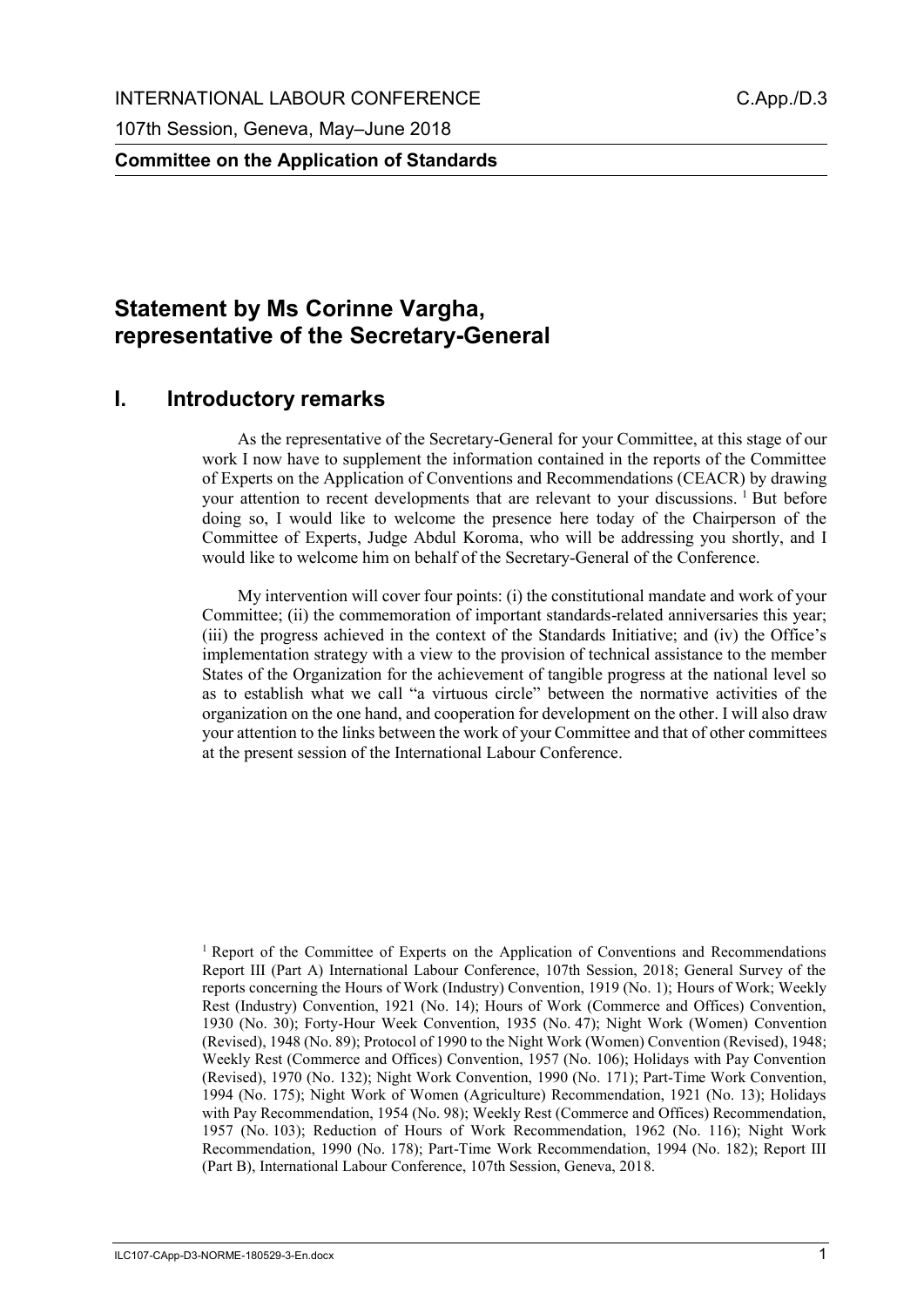## **II. Mandate and work of the Conference Committee**

In contrast with most other committees, as you know, your Committee is a standing Committee of the International Labour Conference. It has met every year since 1926 and its mandate, which lies at the heart of the ILO's action, <sup>2</sup> consists of examining and bringing to the attention of the plenary of the Conference; the measures taken by Members to give effect to the provisions of Conventions to which they are parties; and the information and reports concerning Conventions and Recommendations communicated by Members in accordance with article 19 of the Constitution.

The Chairperson of the CEACR, Judge Koroma, will introduce your discussion later by presenting the reports of the CEACR.

Now a few words about the work of your Committee. Document D.1 contains all the information required for your work. It also indicates the many improvements made to the working methods of your Committee following the informal tripartite consultations held on this subject since 2006. <sup>3</sup>

Following the latest informal tripartite consultations held in November 2017 and March 2018, it has been agreed that the procedure for the adoption of conclusions on the cases that are examined will be modified slightly. It is now envisaged that the conclusions will be visible on screen in the language used by the Chairperson while they are being read out and that at the same time a hard copy of the conclusions will be provided to the Government representative concerned in one of the three working languages – English, French or Spanish – as requested by the Government. The Government representative may take the floor, if she or he so wishes, once the Chairperson has announced the adoption of the conclusions.

Once again this year, in the same way as last year, the draft minutes of the meetings will be published in a trilingual "patchwork" version (English, French and Spanish). Each intervention will be reflected only in the working language in which it was made or in the language selected by the speaker when requesting the floor. The final report of the Committee, and particularly Part II on the examination of individual cases, will be submitted to the Committee for adoption in plenary session in the same trilingual "patchwork" version, and the three fully translated versions of the report will be placed online ten days after the end of the Conference.

In addition, all the Committee's documents, including the draft minutes of the sittings, will be put online on the Committee's web page. The web page of your Committee will be the main means of sharing documents, in accordance with the paperless policy implemented by the Office. Amendments to the minutes for each sitting may be submitted either in writing or by email. The issue of time limits will be addressed later by the Officers of the Committee. I invite you to read document D.1 carefully to be informed of the working methods of the Committee so as to facilitate its functioning.

During the latest informal tripartite consultations, it was decided to allocate more time for the discussion of the General Survey to permit its examination in depth. I would invite you to take full advantage of this occasion to inform the Committee of problems and national practices relating to working time in light of the examination made by the CEACR in its

<sup>&</sup>lt;sup>2</sup> Article 23, paragraph 1, of the ILO Constitution and article 7 of the Standing Orders of the Conference.

<sup>&</sup>lt;sup>3</sup> It has been possible to consult document D.1 on the Committee's website since 11 May 2018.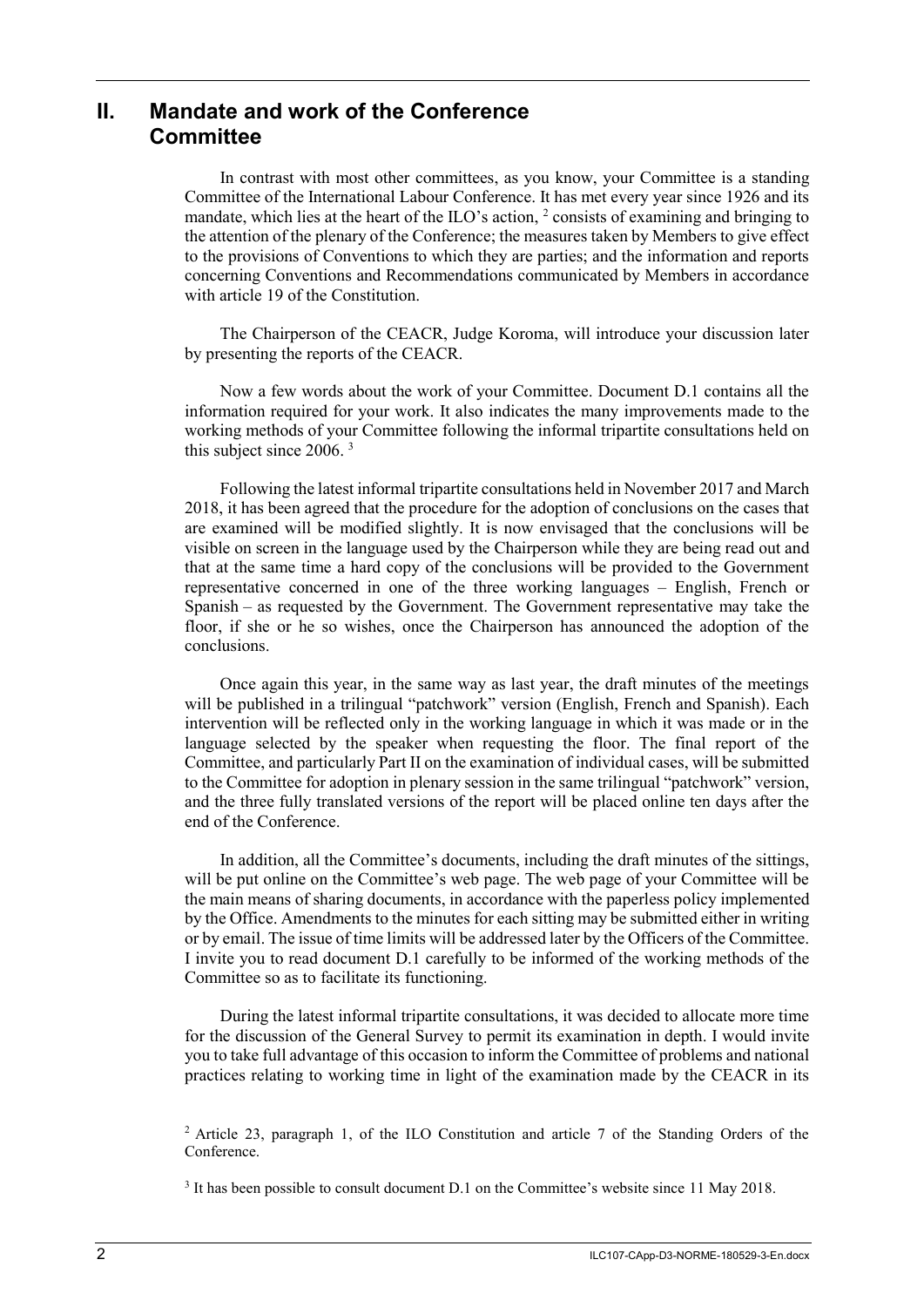General Survey. This General Survey and the outcome of your discussions will inform the subsequent examination by the Tripartite Working Group of the Standards Review Mechanism. The Chairperson of the CEACR, Judge Koroma, will present the General Survey to you in detail during his intervention.

#### **III. Commemoration**

This year we are celebrating the 70th anniversary of the Universal Declaration of Human Rights and of the Freedom of Association and Protection of the Right to Organise Convention (No. 87), which were both adopted in 1948.

We are also commemorating the adoption of the Discrimination (Employment and Occupation) Convention (No. 111) 60 years ago in 1958 and of the Labour Relations (Public Service) Convention (No. 151) 40 years ago in 1978. And finally, we are commemorating the 20th anniversary of the adoption of the ILO Declaration on Fundamental Principles and Rights at Work, which was adopted in 1998.

It seems to me to be important to emphasize the interdependence and relevance of all these instruments.

The fact that the 2030 Sustainable Development Agenda (Agenda 2030), adopted by the United Nations, devotes many of its targets and indicators to equality, diversity and inclusion, as well as to the rule of law and good governance, demonstrates the importance of equality and freedom of association for the future of work and for sustainable development. These two indissociable principles find their roots and their universal recognition in an emblematic document, the Universal Declaration of Human Rights.

The recognition set out in the Universal Declaration of Human Rights that all human beings have fundamental rights and freedoms retains all its relevance and remains essential today. This universal message was taken up in the ILO Declaration on Fundamental Principles and Rights at Work, adopted in 1998, in order to emphasize, among other matters, the indissociable nature of the four fundamental principles and rights at work.

Nevertheless, despite the time that has elapsed since the adoption of these two Declarations, violations of human rights, including of freedom of association and nondiscrimination, are far from being eradicated throughout the world.

Convention No. 87 is part of the DNA of this Organization. Without Convention No. 87, it would be impossible to speak of tripartism and social dialogue. And it is often said that, without freedom of association, there can be no equality. I am sure that you will agree with me that social dialogue and collective bargaining make a decisive contribution to promoting equality and protecting against discrimination. So far, Convention No. 87 has received 154 ratifications – which will soon become 155 with the instrument of ratification of Convention No. 87 by Iraq which is due to be deposited during the Conference. Even so, Convention No. 87 is still the least widely ratified of all of the ILO's fundamental Conventions. The recurrent report on social dialogue, which will be discussed during the present session of the Conference, and last year's recurrent report on fundamental principles and rights at work, both emphasize the need to further promote the ratification and implementation of the fundamental Conventions, particularly in the field of freedom of association, especially as the ILO's Centenary draws near.

I now turn to the issue of equality. Convention No. 111 was adopted in 1958, in the middle of the period of decolonization and the historic civic movements. Today, following the adoption of the 1998 Declaration and the subsequent ratification campaign, the Convention has been ratified by 175 member States. But despite this, and the major progress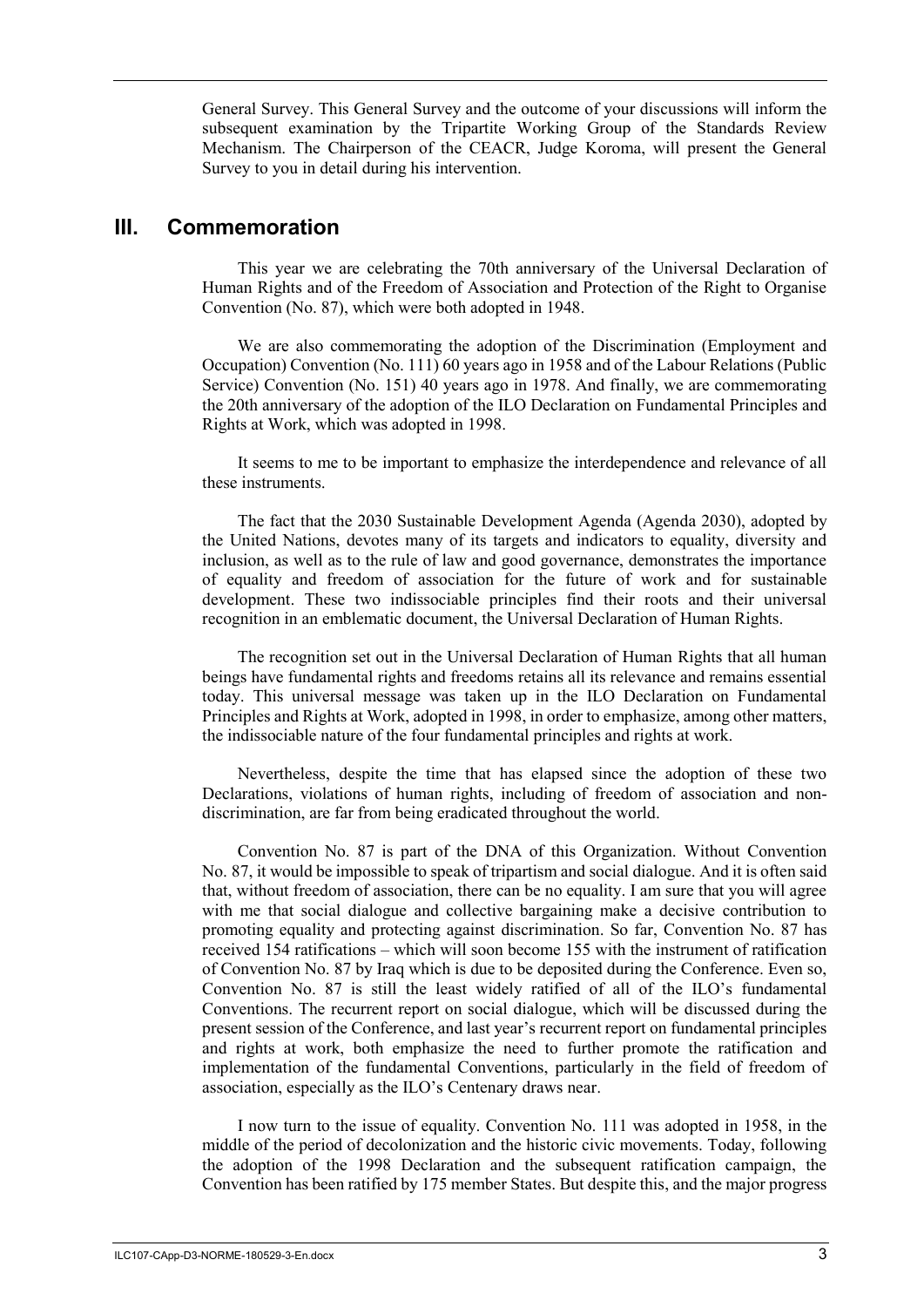achieved over the 60 years since the adoption of Convention No. 111, the eradication of discrimination is far from being a reality and discrimination of all types persists on grounds of race, colour, sex, religion, political opinion, national extraction and social origin. This worrying situation lies behind one of the commitments of Agenda 2030 not to leave anyone behind.

The ratification and implementation of Convention No. 111 is the contribution of the ILO and its member States to the achievement of this commitment of Agenda 2030.

With particular reference to women at work, you heard the presentation this morning by the Director-General of the ILO of his Report to the Conference this year on this important subject. According to his Report, "[t]he undeniable reality is that the disadvantages that women continue to face at work, notwithstanding the real progress that has been recorded, including through the ILO, constitute perhaps the most flagrant and the greatest offence to social justice." It there seems appropriate that the International Labour Conference is examining this year in first discussion the adoption of a new instrument on violence and harassment at work which, as emphasized recently by the media, is unfortunately a very widespread reality in the world of work.

When examining new standards for the world of work, it is also clear that we have to consider our own conduct.

The Director-General has called on all the members of our ILO community, and not only those who work in the Office, but also the members of the Governing Body, experts, delegates and participants in ILO meetings and conferences, to be aware of and to prevent any manifestation of harassment or violence.

All those attending the Conference are invited to consider their own actions, and those of their colleagues, and to speak up if problems arise. It is incumbent upon all of us to ensure that the International Labour Conference offers an example in this respect from which everyone can find inspiration.

#### **IV. The Standards Initiative**

I now come to the third part of my opening statement, in which I will briefly go over the progress achieved within the context of the Centenary Standards Initiative. The Standards Initiative has two components, which are both under the responsibility of the ILO Governing Body.

The first component concerns the Standards Review Mechanism and its Tripartite Working Group, the object of which is to contribute to ensuring that the ILO's body of standards is up to date and responds to the changing patterns of the world of work. In this regard, the work is progressing constructively. At its third meeting in September 2017, the Tripartite Working Group undertook its first substantive examination of 19 instruments on occupational safety and health (general provisions and specific risks). During this examination, the Tripartite Working Group benefited from the outcome of your discussion of last year's General Survey on occupational safety and health.

The findings of the Tripartite Working Group included: the need to promote the Promotional Framework for Occupational Safety and Health Convention, 2006 (No. 187);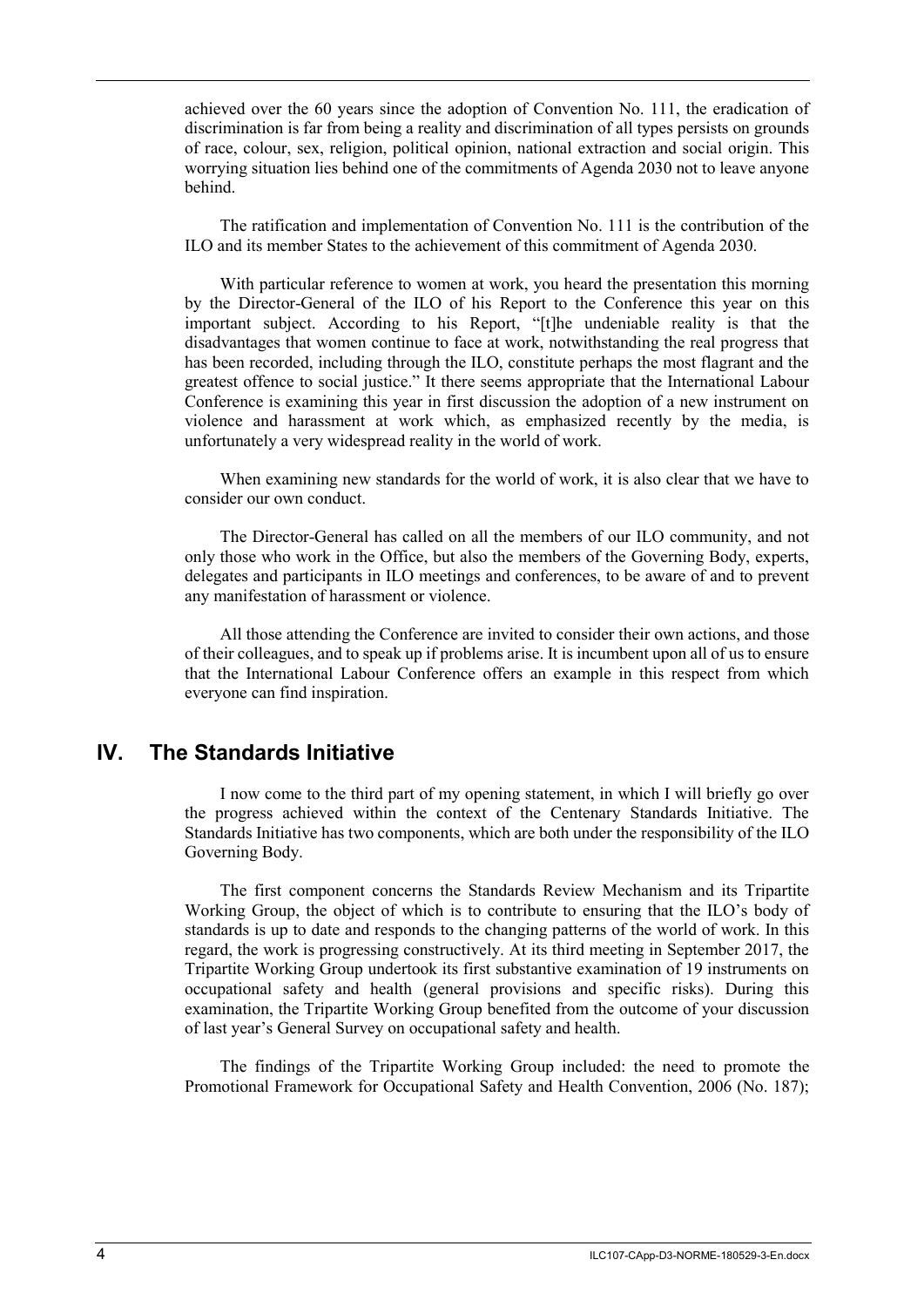the fact that the Prevention of Industrial Accidents Recommendation, 1929 (No. 31),  $4$  is outdated and should be withdrawn; that ten instruments require further action to maintain their continued and future relevance; and it finally identified two gaps in terms of protection relating respectively to questions of ergonomics at work and biological hazards.

With a view to following up the recommendations of the Tripartite Working Group, the Office has taken measures to support the development of national tripartite plans of action on international labour standards.

The second component of the Standards Initiative relates to the strengthening of the ILO supervisory system. Both bipartite and tripartite discussions are also progressing in this respect. At its next session, the Governing Body will examine several improvements to the supervisory system, including the extension of the reporting cycles for technical Conventions from five to six years and reinforcing the planning of requests for reports by subject. The Chairperson of the CEACR, Judge Koroma, will come back to this.

## **V. ILO strategy for the provision of technical assistance to facilitate tangible progress at the national level and create "a virtuous cycle"**

I would like to begin by sharing some good news concerning new ratifications: the Protocol of 2014 to the Forced Labour Convention, 1930, has already received 23 ratifications as part of the "50 for freedom" campaign. Furthermore, over the past two years, there have been 11 new ratifications of the eight fundamental Conventions. Following Uzbekistan's ratification of the Freedom of Association and Protection of the Right to Organise Convention, 1948 (No. 87), Europe and Central Asia became the first ILO region to be fully covered by the eight fundamental Conventions.

Furthermore, thanks to the Office's implementation of two action and promotion plans, over the past two years there have been 14 ratifications of the Maritime Labour Convention, 2006, and 14 ratifications of instruments on occupational safety and health. The full results of ILO action over the last two years, including in the area of international labour standards, are outlined in the Report of the Director-General on ILO programme implementation 2016–17, which is submitted to the current session of the Conference.

It should also be noted that the Third Meeting of the Special Tripartite Committee of the Maritime Labour Convention, 2006 (MLC, 2006), was held from 23 to 27 April 2018 and resulted in the adoption of amendments to the Maritime Labour Convention to ensure that seafarers held captive as a result of an act of piracy or armed robbery continue to receive their wages during their period of captivity. The results of the Special Tripartite Committee's work will be submitted for adoption at the current session of the Conference.

As decided during informal tripartite consultations on the working methods of your Committee, information regarding the measures taken by the Office to give effect to your recommendations has been uploaded to the dedicated web page and will be updated regularly. I have the pleasure of announcing that, in line with the conclusions and recommendations adopted last year by your Committee, several missions have been carried out. The reports received from governments that have benefited from such assistance often

<sup>4</sup> The Recommendation will be submitted to the Conference for withdrawal. It should be noted that six Conventions and three Recommendations are being submitted to the present session of the Conference for abrogation or withdrawal.